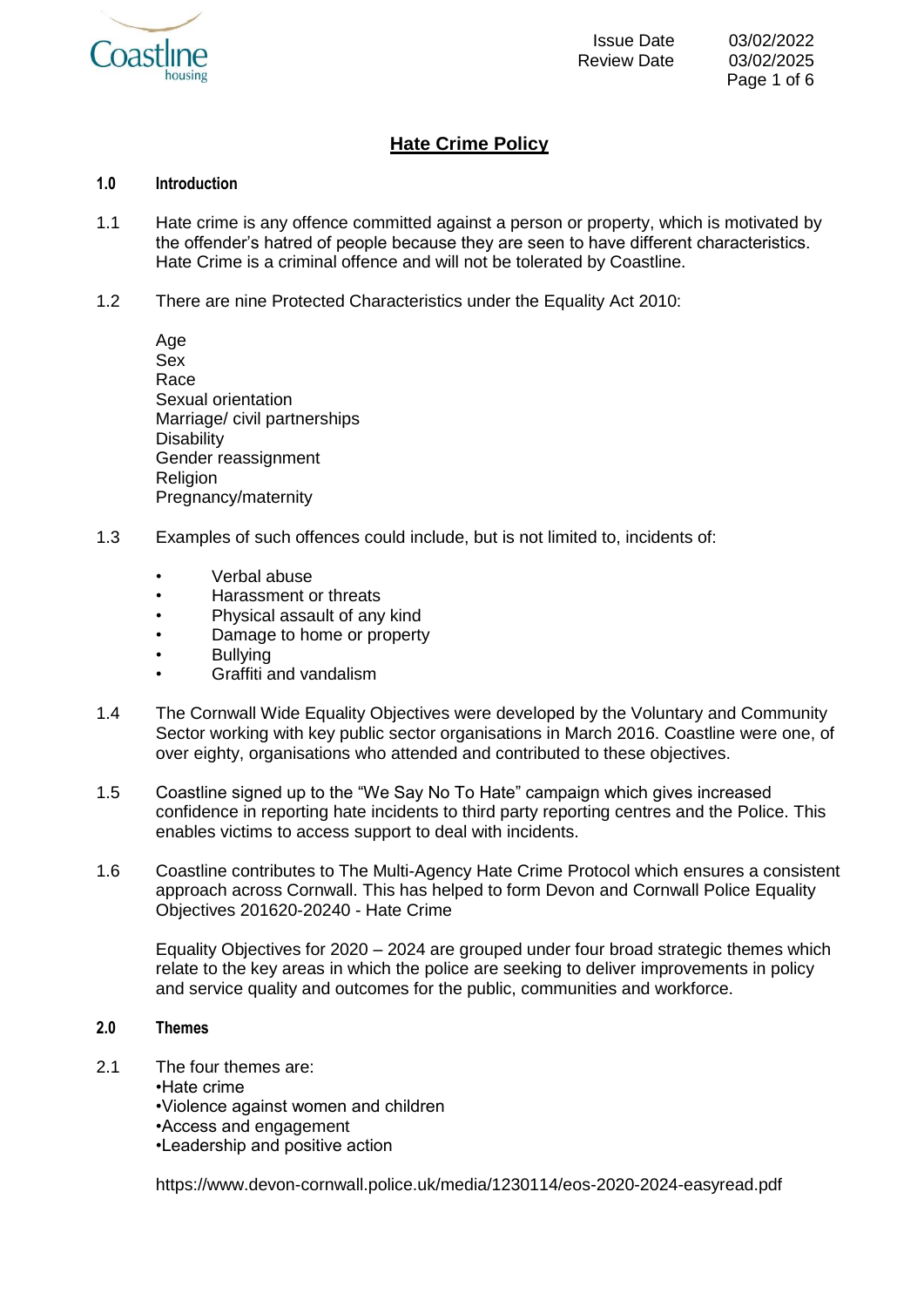

## **3.0 The Equality Act 2010**

3.1 This replaced all previous legislation that dealt with anti- discrimination. Coastline will ensure that we deliver a service which will eliminate discrimination, harassment, victimisation and any other conduct that is prohibited under this Act;' (Section 149 of the Equality Act 2010 Public sector equality duty).

# **4.0 Reporting**

- 4.1 Many people, for various reasons, are reluctant to report crime directly to the Police and because of this Coastline will act as a third party reporting agency to make it easier and more accessible for local residents to report Hate Crime.
- 4.2 The reporting tool **"True Vision"** is a Police website which gives information about Hate Crime or incidents. It enables users who do not wish to report incidents in person to report incidents online at: [www.report-it.org.uk](http://www.report-it.org.uk/)
- 4.3 The police take hate crime very seriously and will record and investigate this offence even if the user does not want to give their details. However, it must be noted that the investigation and ability to prosecute the offender(s) is severely limited if the police cannot contact the complainant.
- 4.4 The user may also specify how they prefer to be contacted and whether this would cause them any difficulties. The police will not pass on details without consent and would ask the user to consider giving their details confidentially. The user can use this site to report online directly to their local police and can also report online Hate material.
- 4.5 Hate Crime incidents can also be reported on the following government website:

https://www.gov.guk/report-hate-crime

This site also enables the user to access information relating to victim support and their rights specifically in connection with Hate Crime.

## **5.0 Terrorism and extremism**

5.1 The internet is used by some people to promote terrorism and extremism. You can challenge and report terrorist and extremist content you find online, which you feel is offensive, or illegal. For more information about what makes online content illegal and how to report it, please visit :

www.direct.gov.uk/reportingonlineterrorism

5.2 Cornwall Council's website for the prevention and reporting of Terrorism and extremism is:

[https://www.cornwall.gov.uk/community-and-living/cornwall-fire-and-rescue-service](https://www.cornwall.gov.uk/community-and-living/cornwall-fire-and-rescue-service-homepage/keeping-safe/community-safety/crime-prevention/preventing-violent-extremism/)[homepage/keeping-safe/community-safety/crime-prevention/preventing-violent-extremism/](https://www.cornwall.gov.uk/community-and-living/cornwall-fire-and-rescue-service-homepage/keeping-safe/community-safety/crime-prevention/preventing-violent-extremism/)

If you see it, suspect it - report it by phoning the confidential Anti-Terrorist Hotline on: **0800 789 321**

## **6.0 Respect – ASB Charter for Housing**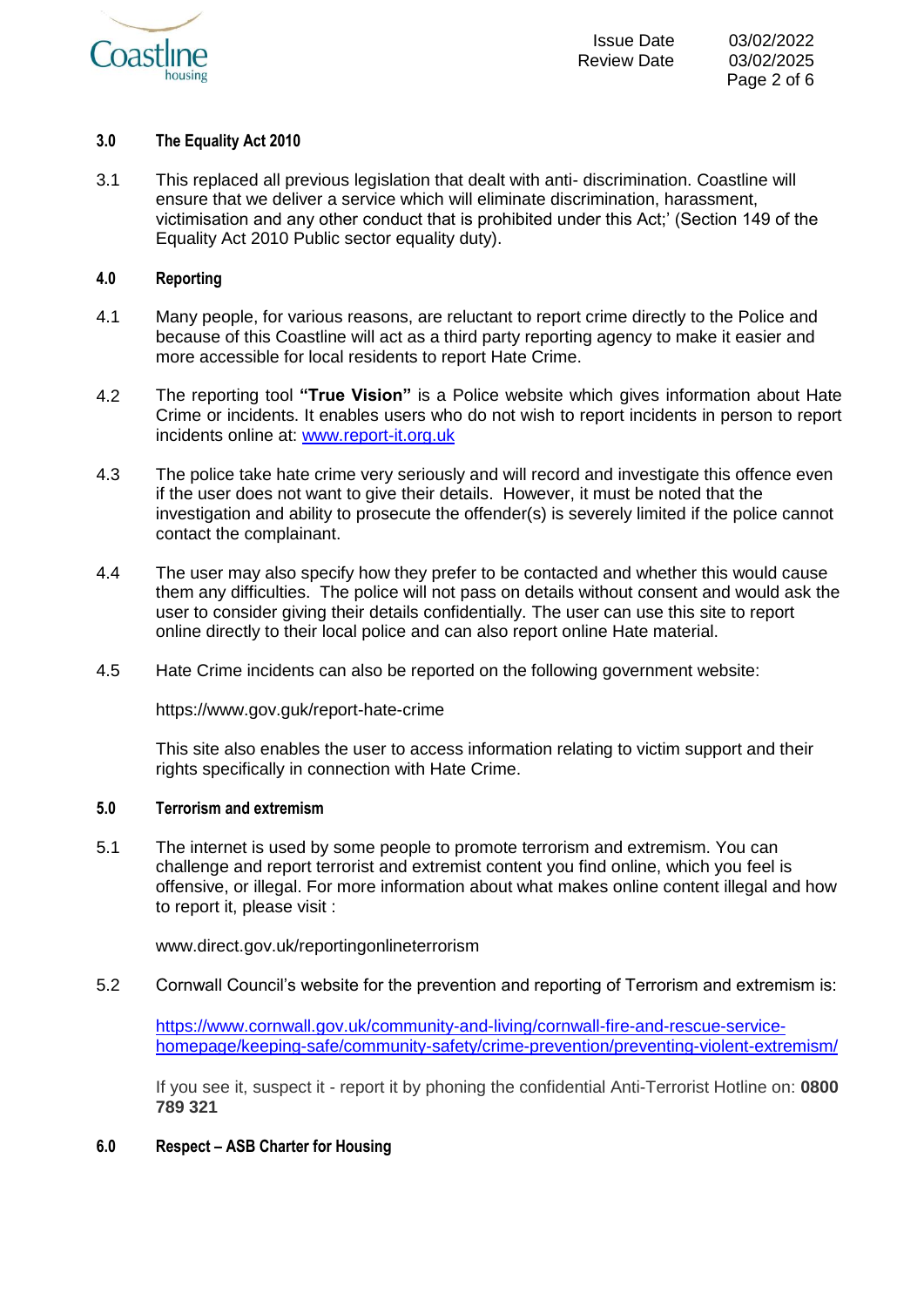

6.1 Coastline has signed up to and is committed to the Respect – ASB Charter for Housing which aims to be outcome-focused so that we can provide a high quality ASB service. The Charter consists of seven core commitments.

- 6.2 We are committed to:
	- demonstrating leadership and strategic commitment
	- providing an accessible and accountable service
	- taking swift action to protect communities
	- adopting a supportive approach to working with victims and witnesses
	- encouraging individual and community responsibility
	- having a clear focus on prevention and early intervention
	- ensuring that a value for money approach is embedded in our service

# **7.0 Tenancy agreements**

7.1 Our tenancy agreements contain clauses relating to anti-social behaviour, which includes Hate Crime. By signing the tenancy agreement or lease our tenants agree not to commit acts of anti-social behaviour and to be responsible for the behaviour of their household and visitors.

Not all tenancy agreements are exactly the same, but the principle that the lives of other residents should not be adversely affected by another's behaviour is a constant throughout.

# **8.0 Prevention**

- 8.1 To prevent anti-social behaviour from occurring Coastline employs a variety of actions and initiatives. These include but are not limited to:
	- The use of Probationary Tenancies
	- Working with the CAB to deliver a pre-tenancy course to assist vulnerable customers and those who have not had a tenancy before. This ensures that new customers have every opportunity to develop life skills and are given the tools to enable them to sustain their tenancy
	- A robust pre-tenancy interview, which includes a full risk assessment, to ascertain the suitability of the applicant and that appropriate support is in place before the tenancy commences
	- Actively participating in community initiatives aimed at addressing issues relating to the causes and effects of anti-social behaviour. This involves working with local schools, the police, community agencies and other external agencies
	- Actively involving communities in the management of their neighbourhood, encouraging the formation of resident groups and promoting minimal tolerance of anti-social behaviour
	- Developing Local Lettings Strategies which can respond to the needs of communities where anti-social behaviour has been problematic
	- Developing Local Offers and Coastline Offers with our customers
	- Encourage reporting of ASB by ensuring that our Policy and Procedures are clear, accessible and pro-active
	- Following a clearly defined workflow process on our CRM system, including a relevant action plan agreed with to the person(s) experiencing the anti-social behaviour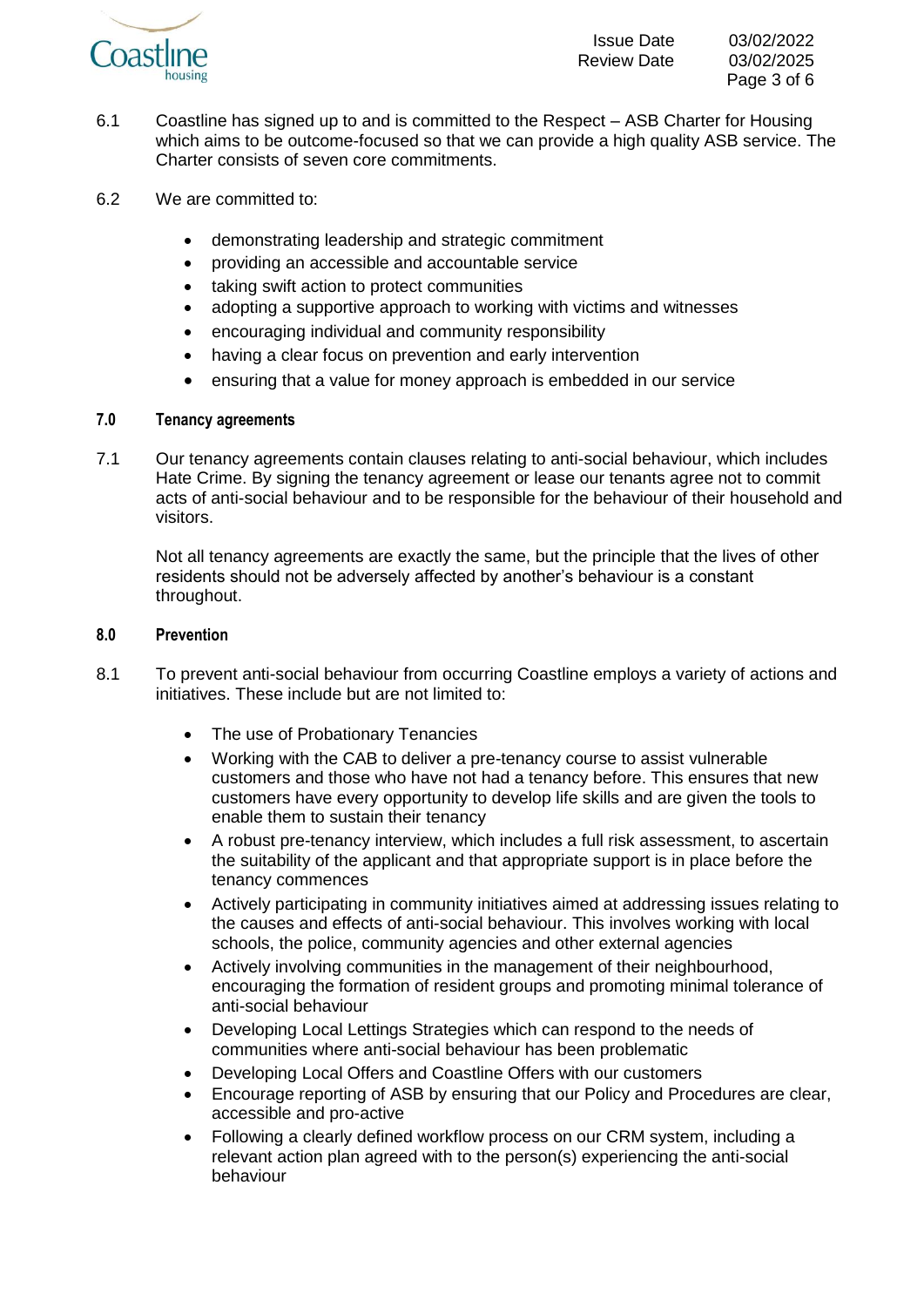

- Taking prompt, appropriate and decisive action to deal with ASB before it escalates. In doing so, we adopt a problem solving approach and have regard to the full range of tools and legal powers available
- Support victims and witnesses of anti-social behaviour.

# **9.0 Dealing with Hate Crime**

- 9.1 We will:
	- Interview perpetrators and give them opportunities and support to improve or change behaviour.
	- Collect evidence by issuing incident logs for complainants to complete.
	- Support and protect the complainant and other witnesses.
	- Refer criminal cases to the police to deal with.
	- Refer the case through to partners for a joint approach including police, social care and environmental health departments.
	- Consider using other methods to collect evidence in serious cases including covert / overt surveillance
	- Remove graffiti within one working day
	- Work with the Police and Community Safety Team Cornwall (Anti-social behaviour)
	- Look at ways to get the victim away from the problem, if this is best for their safety. Where we believe a resident is in need of emergency accommodation, we will provide advice and support on accessing emergency accommodation provided by the local authority

# **10.0 Our Hate Crime case management principles**

- 10.1 In all cases we will:
	- Record all reports of Hate Crime within 24 hours and appoint a named officer to each case
	- Treat each report seriously, responding promptly and professionally
	- Respond to the complainant within one working day of receiving a complaint
	- Assess the seriousness of the complaint
	- Be honest and tell the complainant when they should speak to the person themselves first, or if the complaint is not reasonable develop an action plan with the victim/witness to deal with the particular circumstances of the complaint.
	- Keep the complainant informed of the progress of the action plan and notify and explain our decisions
	- Review and close each case if there have been no further complaints for 28 days
	- We will close off cases as soon as they have been resolved with the complainant's agreement and seek feedback as part of our customer satisfaction recording

# **11.0 Providing support to those involved**

- 11.1 Coastline will:
	- Agree an action plan with the complainant and tailor the plan to their individual circumstances and case.
	- Work with our partners to provide assistance and support to suit the needs of the complainant/victim/witness
	- We will have regard to what assistance and support may be available to perpetrators to encourage them to change their behaviour to prevent re-offending
	- Maintain contact throughout the course of the investigation and keep those involved informed of progress (subject to duties of confidentiality) from the date the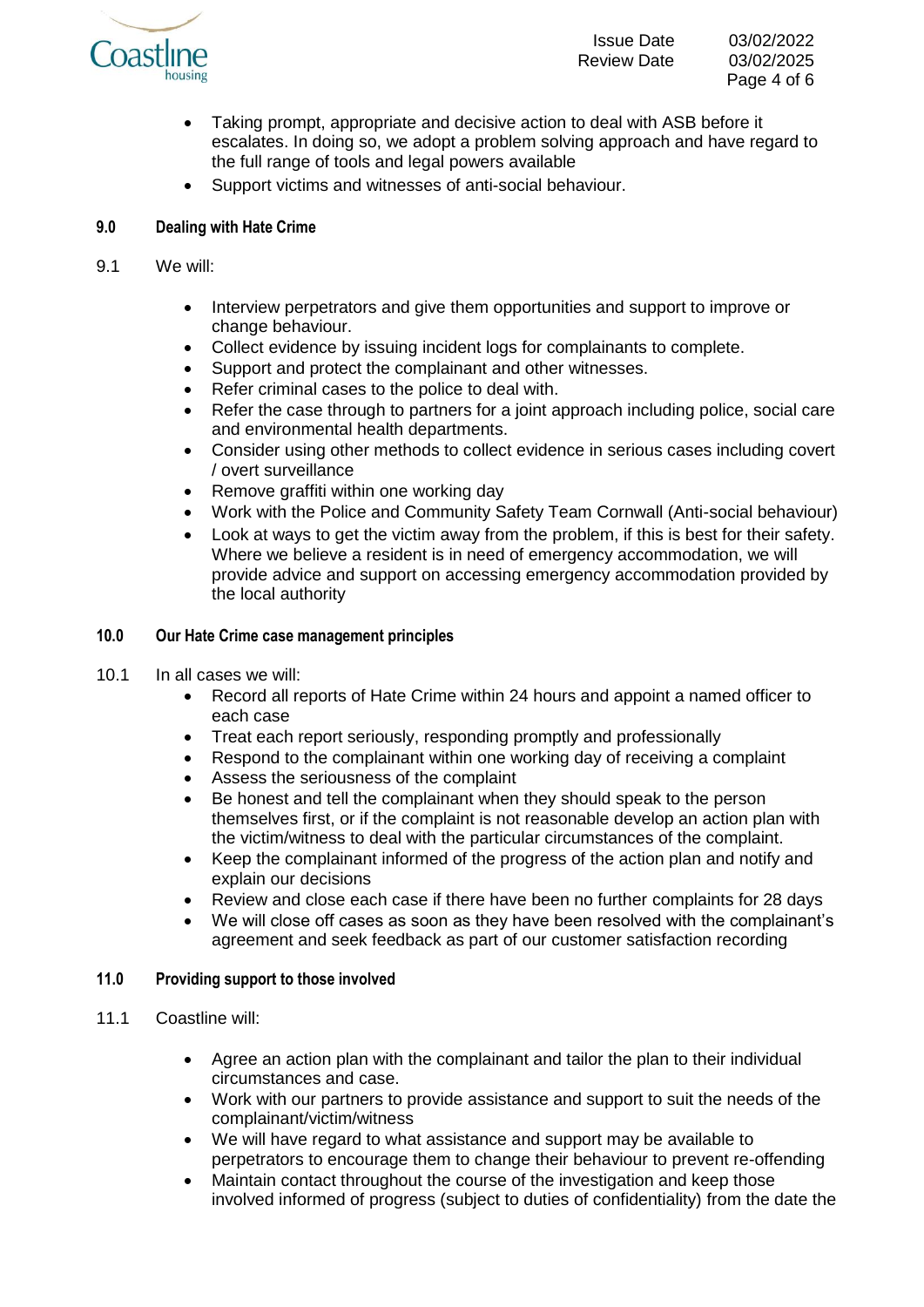

first complaint is received, throughout the investigation process and/or any legal action

- Use measures to prevent and reduce anti-social behaviour, and use appropriate legal and non-legal solutions to tackle it.
- Ensure that a Disability Assessment Form (Justification Prior to Legal Action Equality Act 2010) is completed before Notices are served.
- Provide feedback and reports to residents relating to our performance.

# **12.0 Monitoring and reporting**

- 12.1 Coastline will:
	- Monitor and record the number of incidents of Hate Crime reported to us on CRM
	- record the number of Notice Seeking Possessions served
	- monitor the number of Hate Crime cases resolved through early intervention
	- monitor the number of tenancies brought to an end through legal proceedings
	- monitor and report customer satisfaction
	- Trends in types of hate crime, locations and any other patterns year on year
	- Review of successful interventions to manage and stop anti-social behaviour.

## **13.0 Complaints**

- 13.1 Where Hate Crime complainants feel that we have not carried out our duties under this Policy they have the right to make a complaint under our Complaints Policy.
- 13.2 All customers (and their advocates) will have access to this document upon request or from our websites.
- 13.3 This document and accompanying leaflets can be translated or provided in alternative formats (e.g. Braille, large print, and audio) upon request.

## **14.0 Equality and Diversity**

- 14.1 Throughout the operation of our Policy on Hate Crime and through our dealings with those involved in cases we will have regard to our diversity policies at all times.
- 14.2 All customers (and their advocates) will have access to this document upon request or from our websites.

## **15.0 Associated Documents**

- 15.1 The following legislation, guidance, policies and documents are associated with this Policy:
	- Respect ASB Charter for Housing
	- Lettings Policy
	- Probationary Policy
	- ASB Policy
	- Domestic Abuse Policy
	- Equality & Diversity Policy
	- Mutual Exchange Policy
	- Safeguarding Adults and Children policies
	- Complaints Policy
	- Tenancy Agreements
	- Equality Act 2010
	- Housing Act 1996